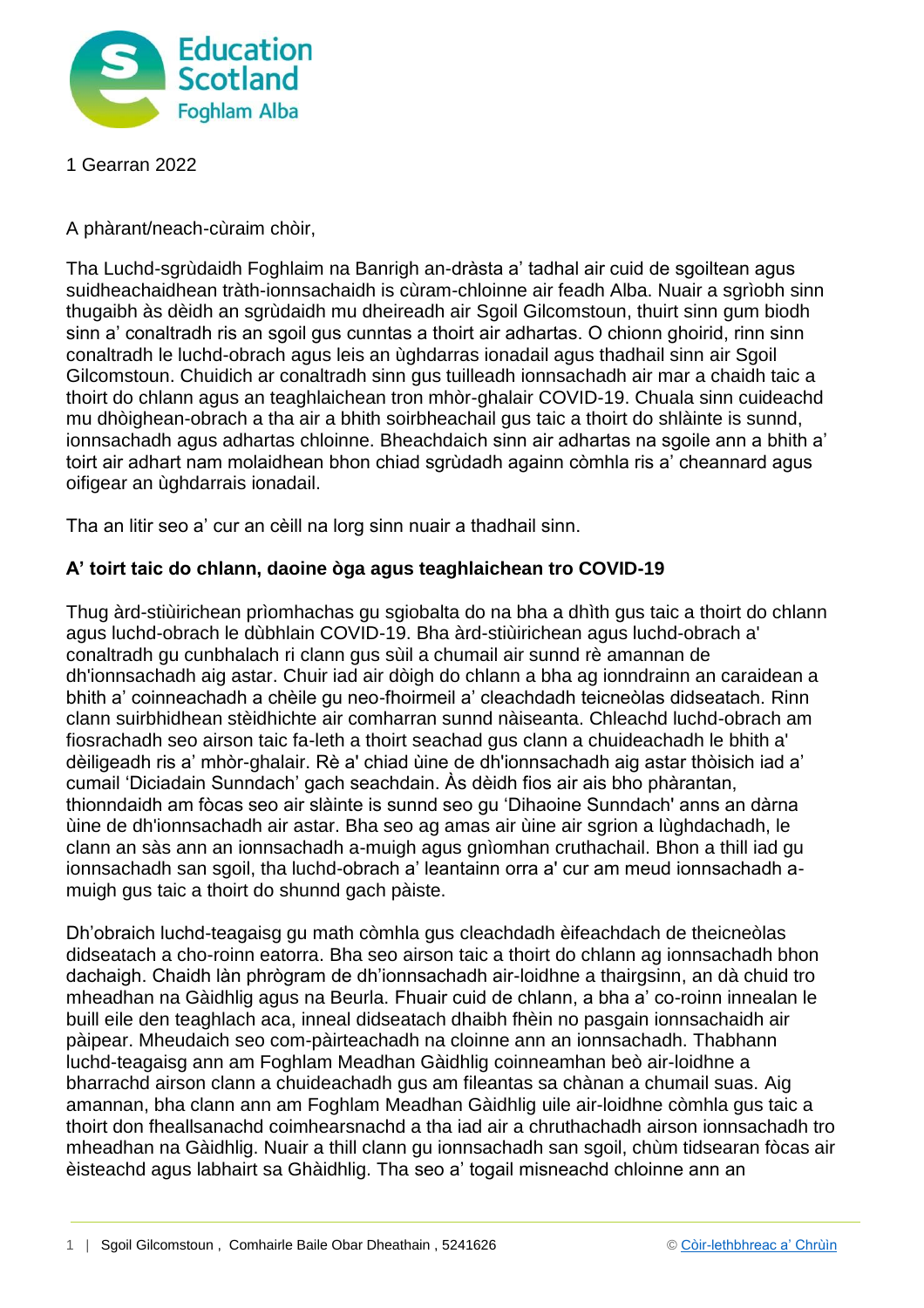

cleachdadh na Gàidhlig, agus aig an aon àm, a' toirt taic do na sgilean leughaidh is sgrìobhaidh aca.

Tha an luchd-teagaisg air fad air sùil a chumail air adhartas ionnsachaidh chloinne bho thill iad gu togalaichean na sgoile. Tha tidsearan mothachail air far a bheil clann nan ionnsachadh. Mar thoradh air sin, tha clann aig a bheil Beurla mar chànan a bharrachd a' cur fòcas air èisteachd agus labhairt, agus leughadh is sgrìobhadh sa Bheurla. Fhad 's a bha iad ag ionnsachadh air astar, bha pàrantan air leth cuideachail ann a bhith a' cleachdadh ciad chànan cloinne gus taic a thoirt do sgilean litearrachd. Cha robh pàrantan an-còmhnaidh comasach air taic a thoirt do ionnsachadh na Beurla. Ann am foghlam meadhan Gàidhlig agus Beurla, bithear a' cleachdadh luchd-obrach a bharrachd gus ùine ionnsachaidh chloinne le inbheach a mheudachadh aon-ri-aon agus ann am buidhnean beaga.

## **Adhartas le molaidhean bhon sgrùdadh a bha ann roimhe**

Tha àrd-stiùirichean a' toirt luaidh air na dùbhlain a tha an lùib a bhith a' gabhail chlasaichean airson neo-làthaireachd thidsearan agus amannan fèin-iomallachaidh. Ach, tha àrdstiùirichean a' sìor dhèanamh adhartas le puingean gnìomha a chaidh aontachadh leotha mar phàirt den chiad sgrùdadh. Tha raointean-ùghdarrais ceannardais soilleir aig àrdstiùirichean. Bidh iad a' dèanamh grunn phrìomh ghnìomhan gus a bhith misneachail ann a bhith ag aithneachadh dè tha a' dol gu math san sgoil agus dè a dh'fheumas a leasachadh. Bidh iad a' cur nan toraidhean ann am plana leasachaidh. Bu chòir don phlana seo cumail a' cuimseachadh air àrdachadh coileanaidh, lìbhrigeadh làn bhogadh agus cur an gnìomh farsaingeachd a' churraicealaim.

Bidh àrd-stiùirichean a' coinneachadh ri tidsearan gus beachdachadh air adhartas chloinne. Bidh iad ag aontachadh mar a chuidicheas iad clann gus adhartas nas fheàrr a dhèanamh. Tha cothrom ann fhathast airson coileanadh chloinne a bhith nas fheàrr.

Bidh iar-cheannard a' stiùireadh tràth-ionnsachadh agus cùram-chloinne tro mheadhan na Gàidhlig agus na Beurla. Tha beagan atharrachaidhean air a bhith ann san sgioba-obrach ann an tràth-ionnsachadh agus cùram-chloinne. Bidh an leas-cheannard-sgoile a' toirt taic do luchd-obrach ùr ann a bhith a' fàs cleachdte ris na dreuchdan aca. Ann am Foghlam Meadhan Gàidhlig, tha luchd-obrach air seòmar-cluiche a stèidheachadh le clann aois trì gu Bun-sgoil clas 1 ag ionnsachadh tro chluich bogaidh. An-dràsta, chan eil clann a' faighinn làn bhogadh sa Ghàidhlig. Bu chòir fòcas leantainneach a bhith air fastadh luchd-obrach gu gnìomhach gus an tèid cluich a lìbhrigeadh tro làn bhogadh. Bu chòir do luchd-obrach agus àrd-stiùirichean cumail orra a' cleachdadh 'Comhairle mu Fhoghlam Gàidhlig' gus na leasachaidhean a tha iad a' dèanamh a chumail suas agus a leudachadh. Tha leas-cheannard na pàirt de bhuidheann stiùiridh ro-innleachdail aig a bheil raon-ùghdarrais gus Foghlam Meadhan Gàidhlig 3-18 de dh'àrd-chàileachd a thoirt air adhart sa chathairbhaile. An-dràsta, tha a' bhuidheann a' leasachadh leantainneachd chloinne ann am Foghlam Meadhan Gàidhlig agus iad a' gluasad bhon bhun-sgoil chun na h-àrd-sgoile. Tha e ri mholadh gu bheil tidsear Foghlam Meadhan Gàidhlig aig Acadamaidh Hazlehead a' tabhann ghnìomhan èifeachdach do chlann ann am Bun-sgoil clas 6 gus an ullachadh airson ionnsachadh san àrd-sgoil. An seisean seo, lean luchd-ionnsachaidh uile ann am Bun-sgoil 7 le Foghlam tro Mheadhan na Gàidhlig aig Acadamaidh Hazlehead. Bu chòir don bhuidhinn stiùiridh ro-innleachdail cuideachd dèanamh cinnteach gu bheil luchd-obrach a' faighinn fios air ais sònraichte air taobhan Gàidhlig den cuid obrach.